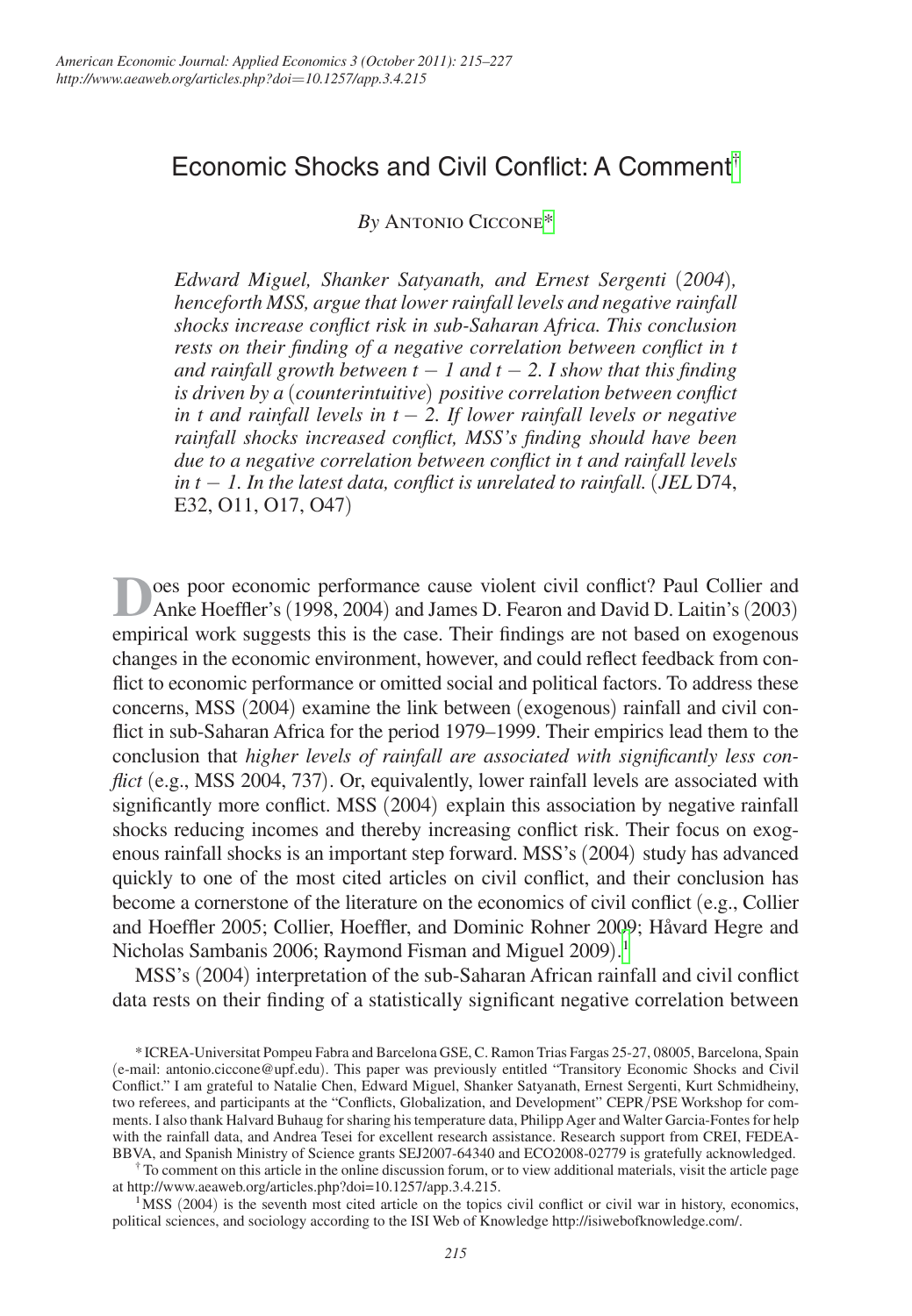civil conflict in year *t* and the year-on-year rainfall growth rate between  $t - 1$  and  $t - 2$ . I show that this finding is driven by a (counterintuitive) significantly positive correlation between conflict in year  $t$  and rainfall levels in year  $t - 2$ . If conflict was triggered by lower rainfall levels or negative rainfall shocks, the negative correlation found by MSS (2004) should have been due to a significantly negative correlation between conflict in *t* and rainfall levels in  $t - 1$ . As civil conflict risk in MSS's data is not significantly higher following low rainfall levels or negative rainfall shocks, I argue that MSS's interpretation is an artifact of their empirical approach. The latest available datasets on rainfall and civil conflict in sub-Saharan Africa have been extended to 2009. In these data, there is no robust link between civil conflict and year-on-year rainfall growth or rainfall levels. This suggests that uncovering an effect of rainfall on civil conflict will require using more disaggregated data.

The main difference between my empirical approach and the empirical approach of MSS is that I focus on the correlation between civil conflict and current as well as lagged rainfall levels. To see why, it is useful to start with MSS's question of whether lower rainfall levels are associated with more or less civil conflict. MSS answer this question by examining the correlation between civil conflict and current as well as past year-on-year rainfall growth, while I address this question by examin-ing the correlation between civil conflict and current as well as past rainfall levels.<sup>[2](#page-1-0)</sup> When the question is about the effect of rainfall levels, the rainfall-level approach is preferable to the rainfall-growth approach. Another advantage of the rainfall-level approach is that it can be used to test whether MSS's rainfall-growth approach captures the effects of rainfall on civil conflict correctly.

To understand why MSS and I also reach different conclusions regarding the link between rainfall shocks and civil conflict, it is important to note that MSS's empirical approach uses year-on-year rainfall growth as a measure of rainfall shocks (MSS 2004, 733). As rainfall levels are strongly mean reverting, rainfall growth between two years *t* and *t* − 1 may be low because of a negative rainfall shock in *t* or because of a positive rainfall shock in  $t - 1$ . Put differently, because rainfall shocks are transitory, low rainfall growth may reflect negative shocks or mean reversion following positive shocks. Inferring the effect of rainfall (transitory) shocks on civil conflict from the effect of year-on-year rainfall growth may therefore be misleading.

To see these points more precisely, it is useful to consider MSS's linear-probability model linking civil conflict to rainfall. Their model predicts the probability of civil conflict *PPconflict*, in year *t* based on current and lagged year-on-year rainfall growth,

$$
(1) \t\t PPconflict_t = a^{LS} RGr_t + b^{LS} RGr_{t-1},
$$

where *RGr*<sub>t</sub> is rainfall growth between year *t* and  $t - 1$ ; and  $a^{LS}$ ,  $b^{LS}$  are least squares estimates. MSS find a statistically insignificant value for  $a^{LS}$  and a statistically significant, negative value for  $b^{LS}$ . They then use this finding to make inferences about the effect of rainfall levels and rainfall shocks on conflict. To examine whether

<span id="page-1-0"></span><sup>&</sup>lt;sup>2</sup>Marshall B. Burke et al.'s (2009) and Halvard Buhaug's (2010) investigation of the effect of global warming on civil war risk in Africa also focuses on rainfall levels rather than rainfall growth rates.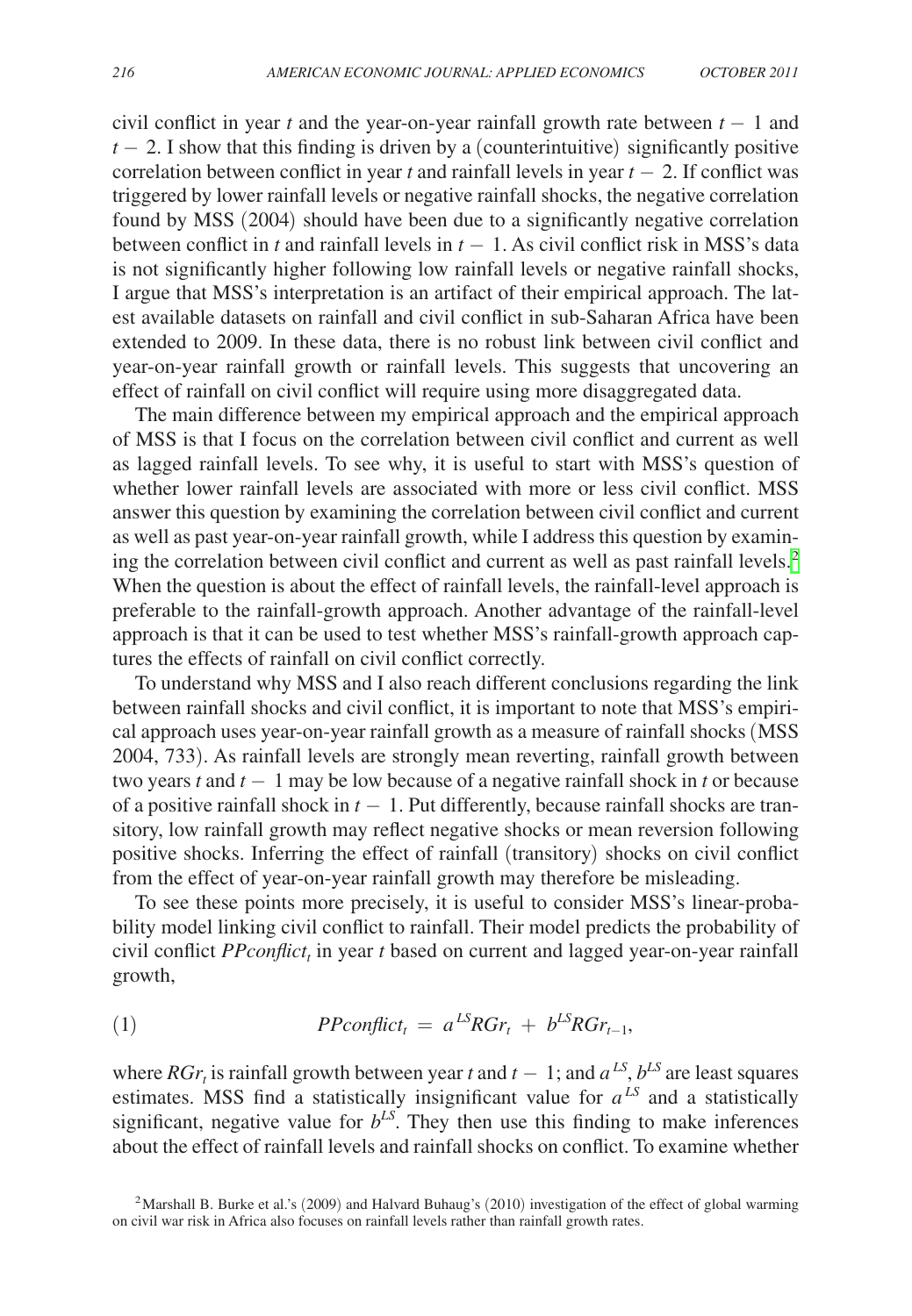such inferences are feasible, suppose that rainfall levels are distributed identically and independently over time. This implies that rainfall levels are strongly mean reverting, and that rainfall shocks are transitory.<sup>[3](#page-2-0)</sup> Suppose also that the true probability of conflict, *Pconflict*, depends on current and lagged log rainfall levels (log *R*):

(2) 
$$
Pconflict_t = \alpha_0 \log R_t + \alpha_1 \log R_{t-1} + \alpha_2 \log R_{t-2}.
$$

If  $\alpha_i > 0$  for  $i = 0, 1, 2$ , the probability of conflict is lower following low rainfall levels and negative rainfall shocks (lower than expected rainfall levels).<sup>[4](#page-2-1)</sup> Now imagine running a least squares regression to predict the probability of conflict based on current and lagged year-on-year rainfall growth as in (1). The coefficients of this regression would be determined by the usual least squares orthogonality condi $t_{\text{cross}} = \text{cov}(Pconflict_t - a^{LS}RGr_t - b^{LS}RGr_{t-1}, RGr_t) = \text{cov}(Pconflict_t - a^{LS}RGr_t)$  $-b^{LS}RGr_{t-1}$ , $RGr_{t-1}$ ) = 0. Making use of (2) and  $RGr_t = \log R_t - \log R_{t-1}$  in these<br>
conditions yields<br>
(3)  $a^{LS} = \frac{2\alpha_0 - (\alpha_1 + \alpha_2)}{3}$  and  $b^{LS} = \frac{(\alpha_0 + \alpha_1) - 2\alpha_2}{3}$ .<sup>5</sup><br>
Hence, the least-squares estimates for  $a^{LS}$ conditions yields

$$
- b^{T} \operatorname{Ker}_{t-1}, \operatorname{Ker}_{t-1} = 0. \text{ Making use of (2) and } \operatorname{Ker}_{t} = \log R_{t} - \log R_{t-1}
$$
  
conditions yields  
(3) 
$$
a^{LS} = \frac{2\alpha_{0} - (\alpha_{1} + \alpha_{2})}{3} \text{ and } b^{LS} = \frac{(\alpha_{0} + \alpha_{1}) - 2\alpha_{2}}{3}.
$$

Hence, the least-squares estimates for  $a^{LS}$  and  $b^{LS}$  in (1) are mixtures of the parameters  $\alpha_i$  determining the effects of rainfall levels and rainfall shocks on the probability of civil conflict in (2). As a result, the coefficients of the rainfall-growth specification in (1) are uninformative about the effect of rainfall levels or shocks, and using them to make inferences about the effect of rainfall levels or shocks may be misleading. For example,  $b^{LS}$  in (3) will be negative as long as  $2\alpha_2 > \alpha_0 + \alpha_1$ . Hence,  $b^{LS}$ may be negative, although lower rainfall levels and negative rainfall shocks reduce conflict at all lags, i.e.,  $\alpha_i > 0$  for  $i = 0, 1, 2$  in (2). It is even possible that both  $a^{LS}$  and  $b^{LS}$  are negative, although lower rainfall levels and negative rainfall shocks reduce the probability of conflict at all lags. To see this, note that both coefficients in (3) will be negative if and only if  $\alpha_0 - \theta < \alpha_1 < \alpha_0 + 2\theta$ , where  $\theta = \alpha_2 - \alpha_0$ . As a result, if  $\alpha_2 > \alpha_0 > 0$ , both current and lagged rainfall growth can enter (1) negatively, even if lower rainfall levels and negative rainfall shocks decrease the conflict probability at all lags.<sup>[7](#page-2-4)</sup>

<span id="page-2-0"></span><sup>3</sup>Empirically, rainfall levels are strongly mean reverting. For example, regressing log rainfall levels on lagged log rainfall levels using MSS's data and controlling for country fixed effects, yields a system-GMM coefficient on lagged log rain of 0.17 with a standard error of 0.04. Accounting for the empirical persistence of rainfall does not

<span id="page-2-1"></span>affect the conclusion but complicates the coefficient formulas in (3).<br><sup>4</sup>For an insightful theoretical analysis of the link between transitory economic shocks and civil conflict, see<br>Sylvain Chassang and Gerard Padró i Mi

<span id="page-2-2"></span><sup>&</sup>lt;sup>5</sup>The assumption that log rain is independently and identically distributed implies that  $cov(Pconflict_t$  $a^{LS}RGr_t - b^{LS}RGr_{t-1}$ ,  $RGr_t$ ) simplifies to  $(\alpha_0 - \alpha_1 - 2a^{LS} + b^{LS})V$ , and that cov(*Pconflict<sub>t</sub>* −  $a^{LS}RGr_t - b^{LS}RGr_{t-1}$ , *RGr*<sub>t−1</sub>) simplifies to  $(\alpha_1 - \alpha_2 + a^{LS} - 2b^{LS})V$ , where *V* is the variance of log rain. Hence, (3) can be obtained by solving  $\alpha_0 - \alpha_1 - 2a^{LS} + b^{LS} = \alpha_1 - \alpha_2 + a^{LS} - 2b^{LS} = 0$  for  $a^{LS}$ ,  $b^{LS}$ . In practice, one does not observe the probability of conflict but only whether there has been a conflict or not. This does not affect (3), however, see Jeffrey M. Wooldridge (2002, 454).

<span id="page-2-3"></span><sup>&</sup>lt;sup>6</sup>Lagged rain growth will enter negatively if and only if  $2\alpha_2 > \alpha_0 + \alpha_1$ , or equivalently  $\alpha_1 < 2\alpha_2 - \alpha_0 = 2\theta +$  $\alpha_0$ . Current rain growth will enter negatively if and only if  $2\alpha_0 < \alpha_1 + \alpha_2$ , or equivalently  $\alpha_1 > 2\alpha_0 - \alpha_2 = \alpha_0 - \theta$ .<br>Combining inequalities yields  $\alpha_0 - \theta < \alpha_1 < \alpha_0 + 2\theta$ .

<span id="page-2-4"></span> $C^7 \alpha_2 > \alpha_0$  implies that  $\theta > 0$ , and, hence, that there are values for  $\alpha_i$ ,  $i = 0, 1, 2$  that satisfy the inequality  $\alpha_0 - \theta < \alpha_1 < \alpha_0 + 2\theta$ .  $\alpha_0 > 0$  implies that these values can all be strictly positive.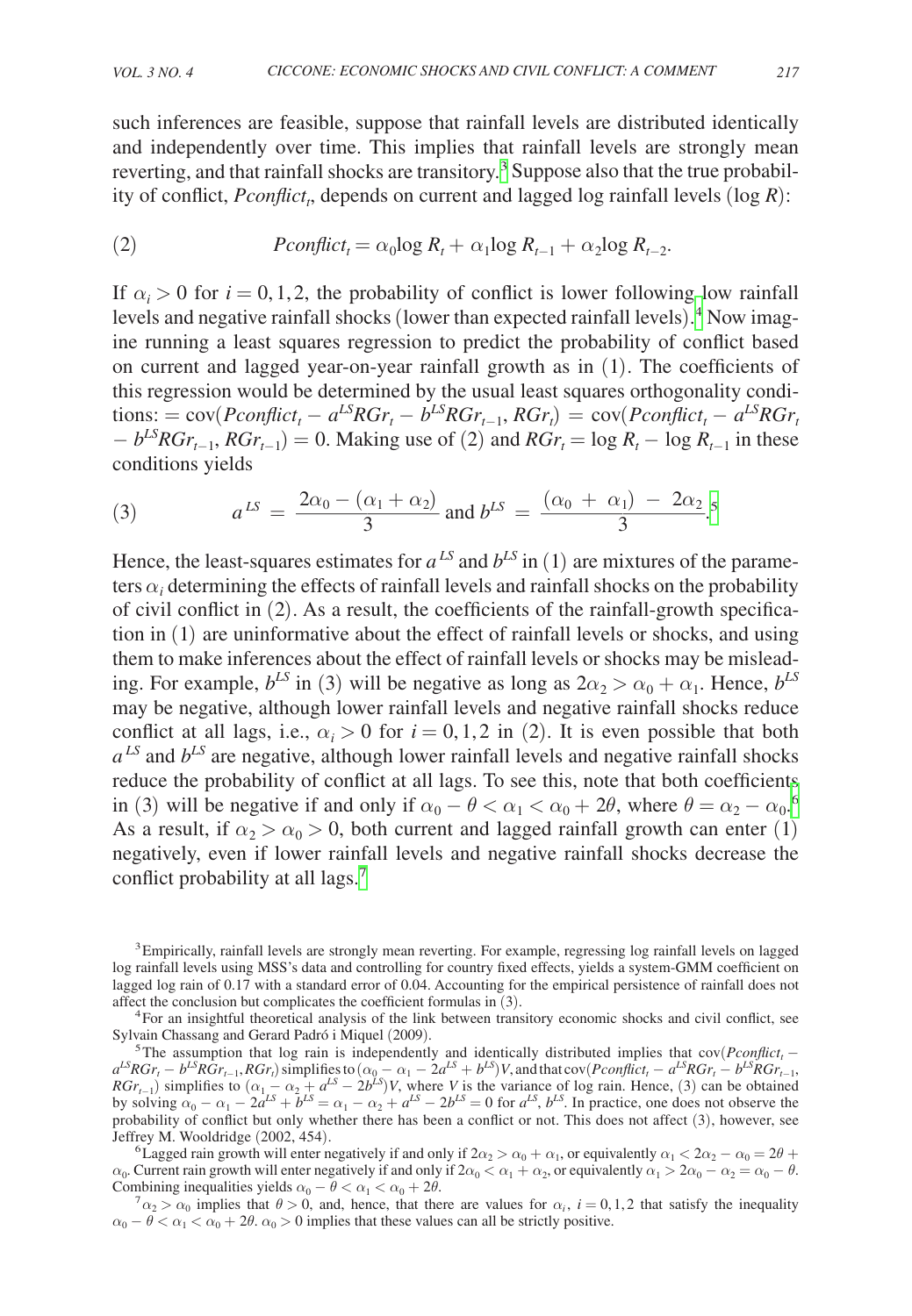The intuition for why one may find lower year-on-year rainfall growth to be associated with greater civil conflict risk, even if negative rainfall shocks decrease conflict risk, is the following. Imagine an economy experiencing a negative rainfall shock and that this shock makes it unlikely that there is a civil conflict in the following year. Now, consider the situation in the following year. Because of last year's negative rainfall shock, civil conflict will be unlikely by assumption. Moreover, mean reversion implies that year-on-year rainfall growth will tend to be positive. Imposing the restriction that civil conflict can be related to rainfall growth only, as in (1), will therefore yield that civil conflict is less likely following positive rainfall growth. If one goes a step further and also assumes that rainfall growth is a measure of rainfall shocks, the conclusion becomes that civil conflict is less likely following positive rainfall shocks.

The bottom line is that rainfall-growth specifications as in (1) cannot be used to make inferences about the effect of rainfall levels or rainfall shocks on civil conflict, as a negative correlation between conflict and lagged year-on-year rainfall growth may not reflect higher civil conflict risk following lower rainfall levels or negative rainfall shocks. This concern turns out to be justified in MSS's data, as their finding of a negative correlation between civil conflict and year-on-year rainfall growth between  $t - 1$  and  $t - 2$  is driven by a (counterintuitive) positive correlation between conflict and rainfall levels in year  $t - 2$ .

Another advantage of rainfall-level specifications as in (2) is that they nest rainfallgrowth specifications. This allows using rainfall-level specifications to test the restrictions implicit in rainfall-growth specifications. For example, suppose the probability of civil conflict was in fact determined by lagged year-on-year rainfall growth,

(4) 
$$
Pconflict_t = \beta RGr_{t-1} = \beta (\log R_{t-1} - \log R_{t-2}) \text{ with } \beta < 0,
$$

as suggested by MSS's (2004) findings. This rainfall growth specification is equivalent to the rainfall-level specification

(5) 
$$
Pconflict_t = \beta \log R_{t-1} - \beta \log R_{t-2} \text{ with } \beta < 0.
$$

Hence, the rainfall-growth specification in  $(4)$  implies a negative coefficient on  $t - 1$ rainfall in a rainfall-level specification. This is quite intuitive: if high civil conflict risk was in fact caused by falling rainfall between  $t - 2$  and  $t - 1$ , lower  $t - 1$  rainfall should be associated with greater civil conflict risk when  $t - 2$  rainfall is held constant. Rejection of the hypothesis that *t* − 1 rainfall enters negatively in a rainfalllevel specification implies rejection of the rainfall-growth specification in (4). I find that the data reject the hypothesis that  $t - 1$  rainfall enters negatively in a rainfalllevel specification and threfore also reject the rainfall-growth specification in (4).

While the growth specification in (1) does not allow uncovering whether civil conflict is caused by transitory (rainfall) shocks, it can be used to examine whether conflict is caused by permanent shocks. To see this, suppose that the driving variable log  $x_t$  follows a random walk log  $x_t = \log x_{t-1} + \varepsilon_t$ , where  $\varepsilon_t$  is distributed identically and independently over time and has mean zero. In this case, year-on-year growth of the driving variable  $\log x_t - \log x_{t-1}$  is equal to the (permanent) shock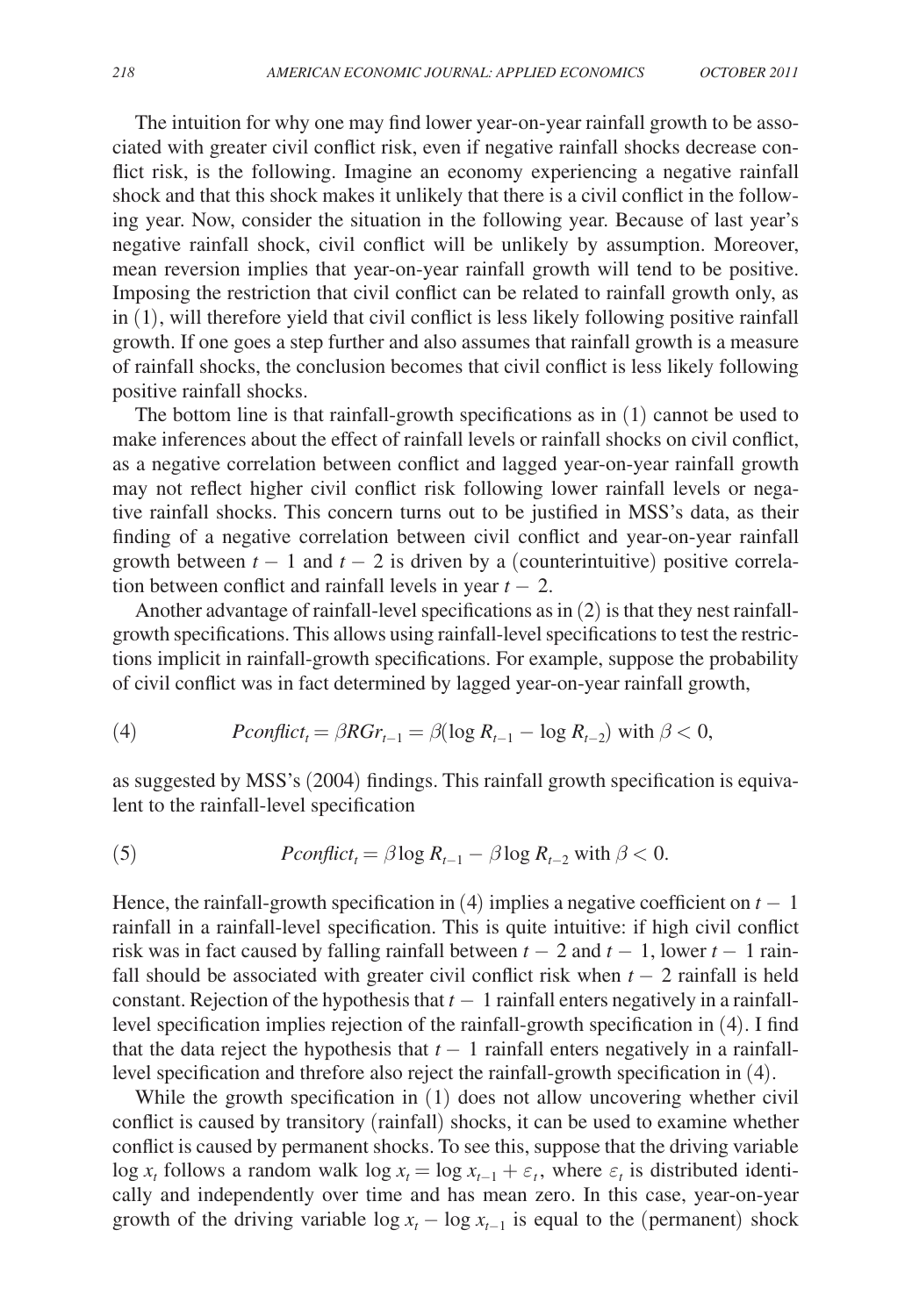<span id="page-4-0"></span> $\varepsilon_t$ . Hence, the effect of shocks on civil conflict can be uncovered using a growth specification. This is why examining the link between conflict and commodity price shocks, which are typically very persistent (see Paul Cashin, Hong Liang, and C. John McDermott (2000) and Markus Brückner and Ciccone (2010)), requires a different approach than examining the link between conflict and rainfall shocks.

The remainder of the paper examines the link between rainfall and civil conflict using the dataset employed by MSS as well as the latest available data. Additional empirical results can be found in an online Appendix.

## **I. Does Civil Conflict Follow Lower Rainfall Levels or Negative Rainfall Shocks?**

The conflict data come from the UCPD/PRIO Armed Conflict Database.[8](#page-4-1) The rainfall data come from the Combined Precipitation Dataset of NASA's Global Precipitation Climatology Project (GPCP; these data are only available since 1[9](#page-4-2)79).<sup>9</sup>

UCPD/PRIO defines conflict as "a contested incompatibility which concerns government and/or territory where the use of armed force between two parties, of which at least one is the government of a state, results in at least 25 battle-related deaths." MSS's (2004) definition of civil conflict includes all internal armed conflicts without any intervention from other states and all internal armed conflicts with intervention from other states. MSS consider there to be a civil conflict in a country if there is a civil conflict on the country's own territory or if the country participates in a civil conflict in another country. Peter Sandholt Jensen and Kristian Skrede Gleditsch (2009) exclude participation in extraterritorial civil conflicts to focus on the determinants of civil conflicts fought on the country's own territory. For results excluding extraterritorial civil conflicts, see the online Appendix.

I report results on the link between rainfall and either civil conflict onset or conflict incidence. Civil conflict onset is an indicator variable that captures conflict outbreak. The onset indicator in year *t* is 1 if there is a civil conflict in *t* but there was no conflict in  $t - 1$ ; 0 if there is no conflict in *t* and there was no conflict in  $t - 1$ ; and not defined if there was a conflict in  $t - 1$ . Conflict incidence, on the other hand, is an indicator variable that is 1 if there is a conflict in *t* and 0 if there is not. Hence, the conflict incidence indicator may be 1 because of the outbreak of a new conflict or the continuation of an existing conflict. Rainfall in year *t* is calculated as average annual rainfall.

All tables report two standard errors for each least squares estimate. The standard errors in parentheses are consistent for arbitrary heteroskedasticity and time-series correlation within each country cluster. The standard errors in square brackets also make a small sample adjustment. The statistical theory behind hypothesis tests using the small sample adjusted standard errors assumes normally distributed and homoskedastic residuals (e.g., William H. Greene 1990, 161). Both the normality assumption and the homoskedasticity assumption are violated in (my) linear probability models, where the left-hand-side variable is either 0 or 1 (e.g., Wooldridge 2002). I report

<span id="page-4-1"></span><sup>&</sup>lt;sup>8</sup>See Nils Petter Gleditsch et al. (2002). For the conflict data, see [http://www.prio.no/CSCW/D](http://www.prio.no/CSCW/)atasets/<br>Armed-Conflict/UCDP-PRIO/.

<span id="page-4-2"></span> $9$ Which, in contrast to the datasets covering the period before 1979, employs both gauge and satellite measurements. See Robert F. Adler et al. (2003) and http://precip.gsfc.nasa.gov.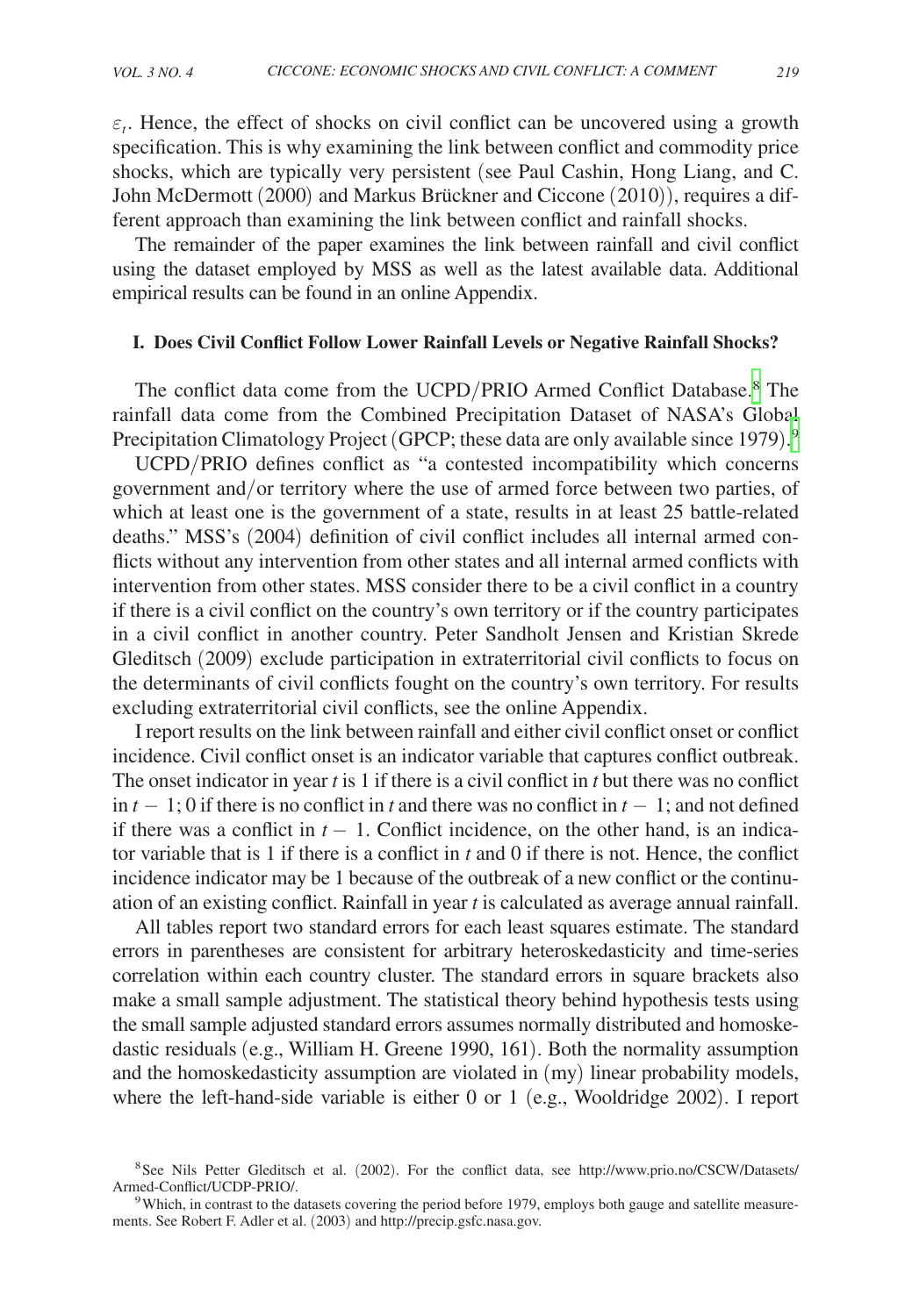<span id="page-5-0"></span>standard errors incorporating the small sample adjustment to facilitate comparison with MSS (2004) and Miguel and Satyanath (2010).

The empirical results reported in the paper are based on least squares regressions and, following MSS (2004), control for country-specific intercepts and countryspecific linear time trends. For results controlling for common time-varying shocks to conflict risk see the online Appendix. MSS (2004) also present instrumental variables results. These are subject to the same issues as their least squares results, see Ciccone (2011a), and therefore not discussed separately here.

# A. *Civil Conflict Onset* (*Outbreak*)

I first examine the link between rainfall and civil conflict onset in MSS's (2004) data, and then turn to the latest versions of the databases employed by MSS.

*Conflict Onset and Rainfall in MSS's* (*2004*) *Data*.[—Table 1,](#page-6-0) columns 1 and 2 contain results using MSS's (2004) data for the 1979–1999 period, which come from UCPD/PRIO and the GPCP. (As MSS control for contemporaneous and lagged year-on-year rainfall growth and the GPCP rainfall data start in 1979, the earliest civil conflict onset observations employed correspond to 1981.) Column 1 shows that a least squares regression of conflict onset in year *t* on current and lagged year-on-year rainfall growth yields a significantly negative coefficient on year *t* − 1 rainfall growth (year-on-year rainfall growth between  $t - 1$  and  $t - 2$ ). The coefficient on *t* − 1 rainfall growth is significant at the 90 percent confidence level, no matter which standard error is used. Does this empirical result imply that conflict onset is more likely following lower rainfall levels or negative rainfall shocks? This question can be answered by regressing conflict onset on current and lagged log rainfall levels as in column 2. This yields that conflict onset is less likely following lower *t* − 2 rainfall levels and negative *t* − 2 rainfall shocks. The estimate indicating that conflict onset is less likely following lower rainfall levels and negative rainfall shocks is significant at the 95 percent confidence level, no matter which standard error is used.

*Conflict Onset and Rainfall in the Latest Data*.—The latest UCDP/PRIO conflict dataset, the Armed Conflict Database Version 4-2010,<sup>10</sup> contains conflict data until 2009. The latest version of the GPCP rainfall dataset, the Combined Precipitation Dataset Version 2.1,<sup>11</sup> contains rainfall data until September 2009. These datasets allow me to examine the link between rainfall and civil conflict onset for the 1979– 2009 period. It seems unlikely that the lack of rainfall data for the last three months of 2009 will affect results substantially. For this to be the case, civil conflicts starting at the end of 2009 would have to be caused by rainfall in the last three months of the year. This seems improbable, especially as the empirical results in Table 1 indicate that contemporaneous, annual rainfall levels do not affect civil conflict risk. In any

<span id="page-5-1"></span><sup>&</sup>lt;sup>10</sup>See UCDP/PRIO Armed Conflict Dataset Version 4-2010, Version History and Known Errata (2010).<br><sup>11</sup>See George J. Huffman and David T. Bolvin (2009).

<span id="page-5-2"></span>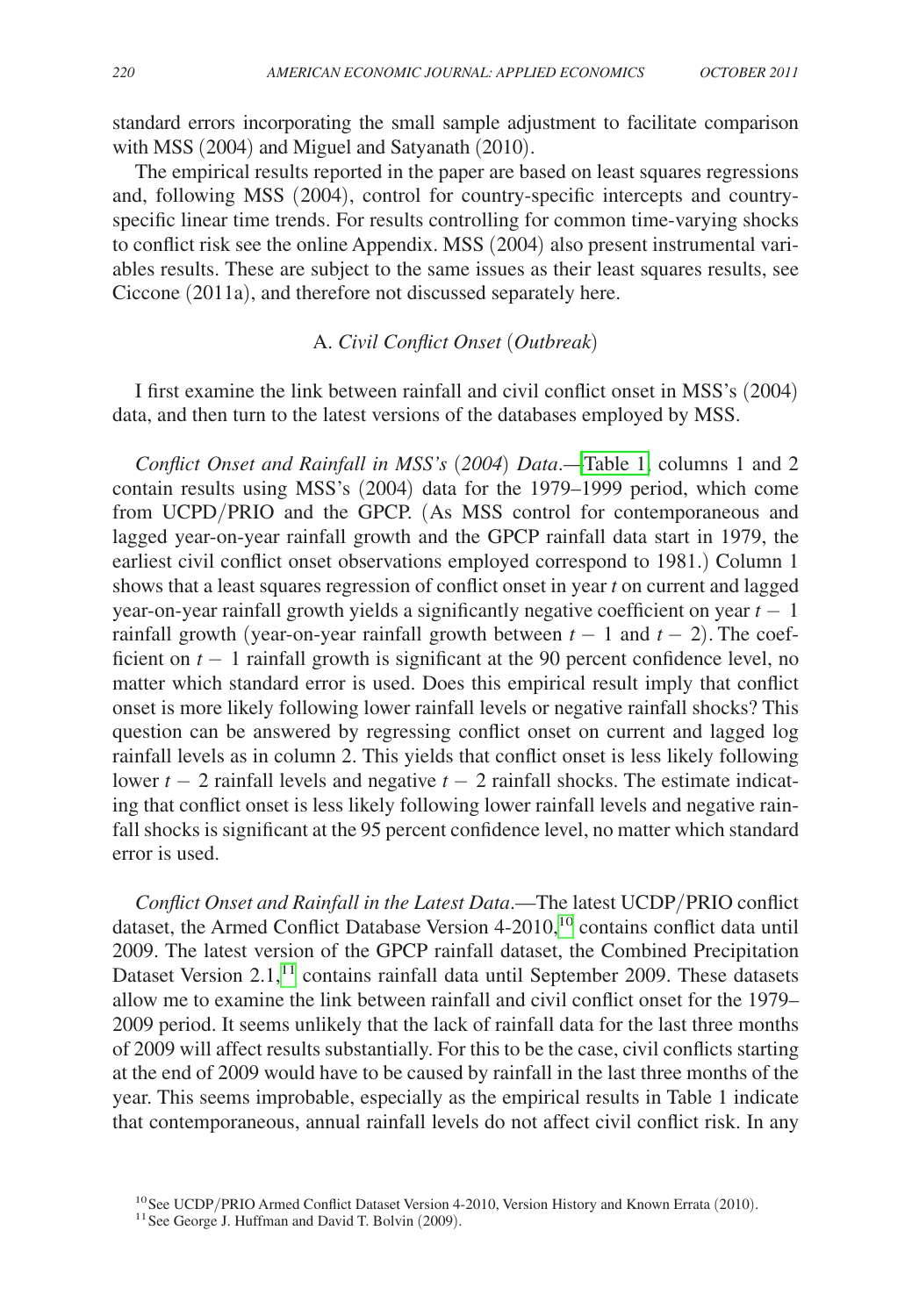<span id="page-6-0"></span>

|                          |                                 | MSS (2004) data,<br>which are for 1979–1999 |                                | Latest data,<br>which are for 1979–2009 |
|--------------------------|---------------------------------|---------------------------------------------|--------------------------------|-----------------------------------------|
|                          | (1)                             | (2)                                         | (3)                            | (4)                                     |
| Rainfall growth, t       | $-0.063$<br>(0.044)<br>[0.048]  |                                             | $-0.037$<br>(0.029)<br>[0.031] |                                         |
| Rainfall growth, $t - 1$ | $-0.120*$<br>(0.062)<br>[0.068] |                                             | $-0.052$<br>(0.033)<br>[0.036] |                                         |
| Log rainfall, $t$        |                                 | $-0.073$<br>(0.078)<br>[0.086]              |                                | 0.005<br>(0.041)<br>[0.044]             |
| Log rainfall, $t-1$      |                                 | $-0.026$<br>(0.069)<br>[0.075]              |                                | 0.023<br>(0.042)<br>[0.044]             |
| Log rainfall, $t - 2$    |                                 | $0.156**$<br>(0.068)<br>[0.074]             |                                | 0.074<br>(0.052)<br>[0.056]             |
| Country FE and trend     | Yes                             | Yes                                         | Yes                            | Yes                                     |
| <b>Observations</b>      | 555                             | 555                                         | 873                            | 873                                     |

Table 1—Rainfall and Civil Conflict Onset

*Notes:* The dependent variable is an indicator variable capturing civil conflict onset (see page 219). The method of estimation is least squares. Standard errors in parentheses are robust for arbitrary heteroskedasticity and clustered at the country level. Standard errors in square brackets also apply the STATA small sample adjustment (see page 219). When the asterisks are next to the least squares point estimate, the confidence level applies no matter which of the two standard errors is employed. When the asterisks are next to the standard error, the confidence level applies to that standard error only.

*\*\*\**Significant at the 1 percent level.

*\*\**Significant at the 5 percent level.

 *\**Significant at the 10 percent level.

case, I will also comment on the results for the 1979–2008 period (which are similar to results for 1979–2009; see the online Appendix).<sup>[12](#page-6-1)</sup>

Table 1, columns 3 and 4 show that according to the latest data there is no significant link between civil conflict onset and rainfall levels or rainfall growth.[13](#page-6-2) This continues to be the case when I control for shocks to the probability of civil conflict onset that are common to all sub-Saharan African countries,<sup>[14](#page-6-3)</sup> and when I focus on the 1979–2008 period.<sup>15</sup> When I control for rainfall and temperature, there is some evidence that civil conflict onset over the 1979–2008 period is less likely following low rainfall levels and negative rainfall shocks.<sup>[16](#page-6-5)</sup>

<span id="page-6-1"></span>

<span id="page-6-3"></span><span id="page-6-2"></span>

<span id="page-6-4"></span>

<span id="page-6-5"></span>

<sup>&</sup>lt;sup>12</sup>The full set of 1979–2008 results are in online Appendix II.<br><sup>13</sup>Nor is there evidence of statistically significant effects of rainfall growth.<br><sup>14</sup>See online Appendix Tables I.B.1 and I.C.1, panel B, columns 3–4 and Strand (2010)*.* But the link between rainfall and civil conflict is not robust to using the 1981–2002 temperature data of Burke et al. (2009); see online Appendix Table III.C.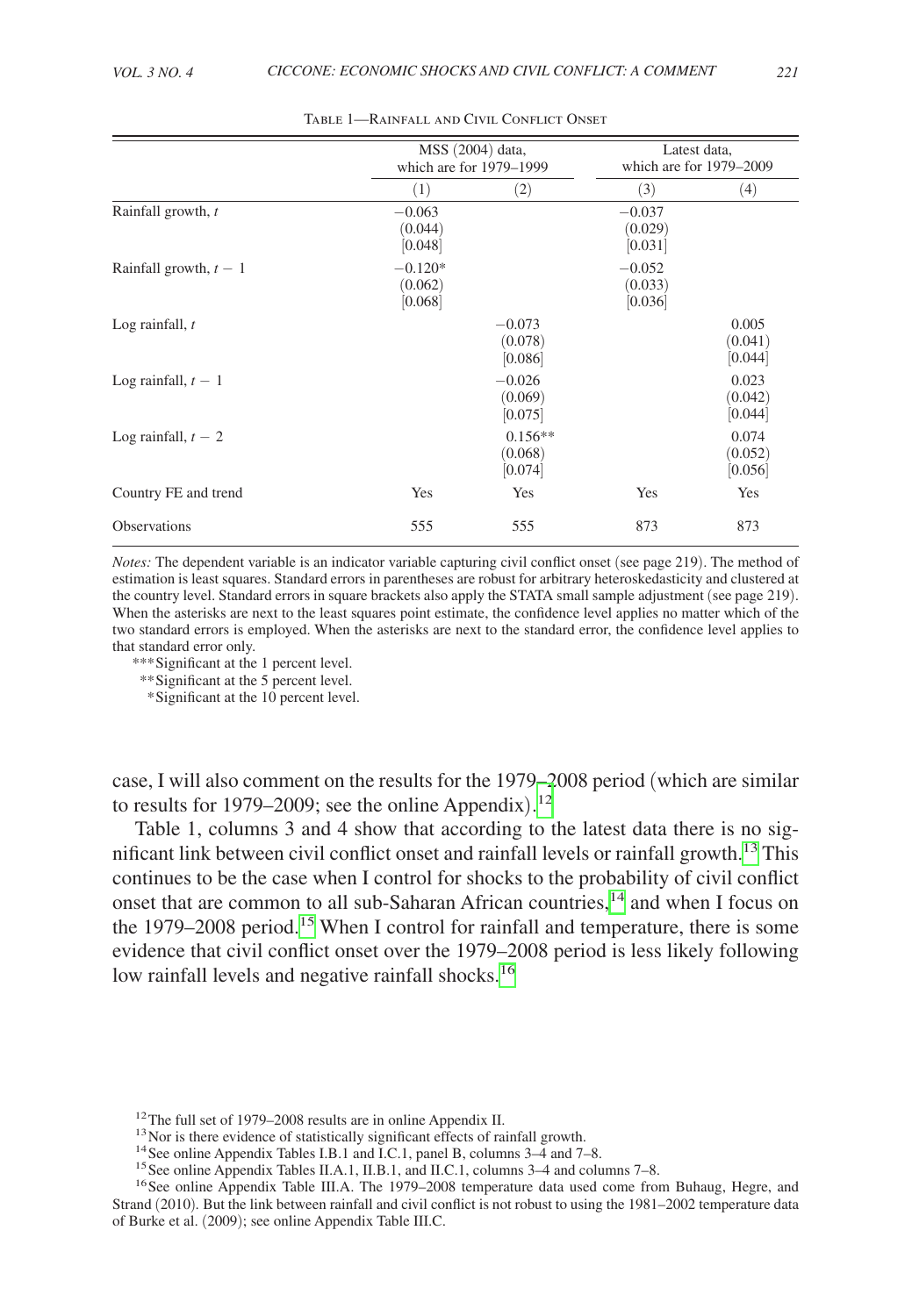#### B. *Civil Conflict Incidence*

<span id="page-7-0"></span>I now turn to the link between rainfall and civil conflict incidence. Civil conflict incidence subsumes conflict onset (outbreak) and conflict continuation. Hence, the implicit assumption when using conflict incidence instead of conflict onset as the dependent variable is that rainfall affects conflict onset and conflict continuation in the same way.

*Conflict Incidence and Rainfall in MSS's* (*2004*) *Data*.—I first use the UCPD/ PRIO and GPCP datasets for 1979–1999 employed by MSS (2004) to reproduce their result that regressing civil conflict incidence on current and lagged year-onyear rainfall growth yields a least squares coefficient of  $-0.063$  on rainfall growth at *t* and of  $-0.122$  on rainfall growth at  $t-1$ . Rainfall growth at *t* enters statistically insignificantly, while  $t - 1$  rainfall growth is statistically significant at the 95 percent confidence level whether or not the small sample adjustment of standard errors based on normally distributed and homoskedastic residuals is used. [Table 2,](#page-8-0)  columns 1 and 2 add lagged incidence to MSS's specification as the probability of civil conflict may depend on whether there already was a conflict in the previous year. Column 1 reports least squares results, while column 2 reports system-GMM results.[17](#page-7-1) Not surprisingly, there is significant persistence in conflict incidence civil conflict is 28 percentage points more likely when there was a conflict in the previous year.

Does the negative coefficient on lagged rainfall growth in the civil conflict incidence regressions in columns 1 and 2 imply that conflict incidence is associated with lower rainfall levels or that conflict follows negative rainfall shocks? The statistically significant estimates in columns 3 and 4 shed doubt on such a conclusion. Relating civil conflict incidence to current and lagged log rainfall levels yields that conflict is less likely following lower  $t - 2$  rainfall, and that the coefficient on  $t - 2$ rainfall is statistically significant at the 90 percent confidence level according to the system-GMM result and the least squares result with and without the small sample adjustment. The results in columns 3 and 4 also imply that civil conflict incidence is less likely following negative rainfall shocks.<sup>[18](#page-7-2)</sup>

*Conflict Incidence and Rainfall in the Latest Data*.—Table 2, columns 5–8 examine the link between civil conflict incidence and rainfall over the 1979–2009 period

<span id="page-7-1"></span><sup>&</sup>lt;sup>17</sup> Least squares is inconsistent for a fixed time-series dimension (number of years), while system-GMM is consistent as the cross-sectional dimension goes to infinity, even when the number of years is fixed, see Wooldridge (2002, 304). There is no small sample adjustment for system-GMM, which is why only one standard error is

<span id="page-7-2"></span> $18$ Miguel and Satyanath (2010) find a statistically insignificant effect of rainfall levels on conflict incidence using MSS's datasets. The explanation for the discrepancy with the results in Table 2 is that my sample has 743 observations just like MSS's sample, while Miguel and Satyanath (2010) lose 41 observations. The reason why Miguel and Satyanath lose 41 observations is best illustrated with an example. The first observation in MSS (2004) for Nigeria relates civil conflict incidence in 1981 to rainfall between 1981 and 1979 (their rainfall data only starts in 1979). To keep this observation when controlling for lagged civil conflict incidence, one has to use data on civil conflict incidence in Nigeria in 1980 from the UCDP/PRIO Armed Conflict Database Version 1.2a employed by MSS (2004). I use these data and keep the observation, while Miguel and Satyanath (2010) do not use these data and lose this observation. The result is that Miguel and Satyanath (2010) lose one observation for each of the 41 countries in MSS's (2004) sample.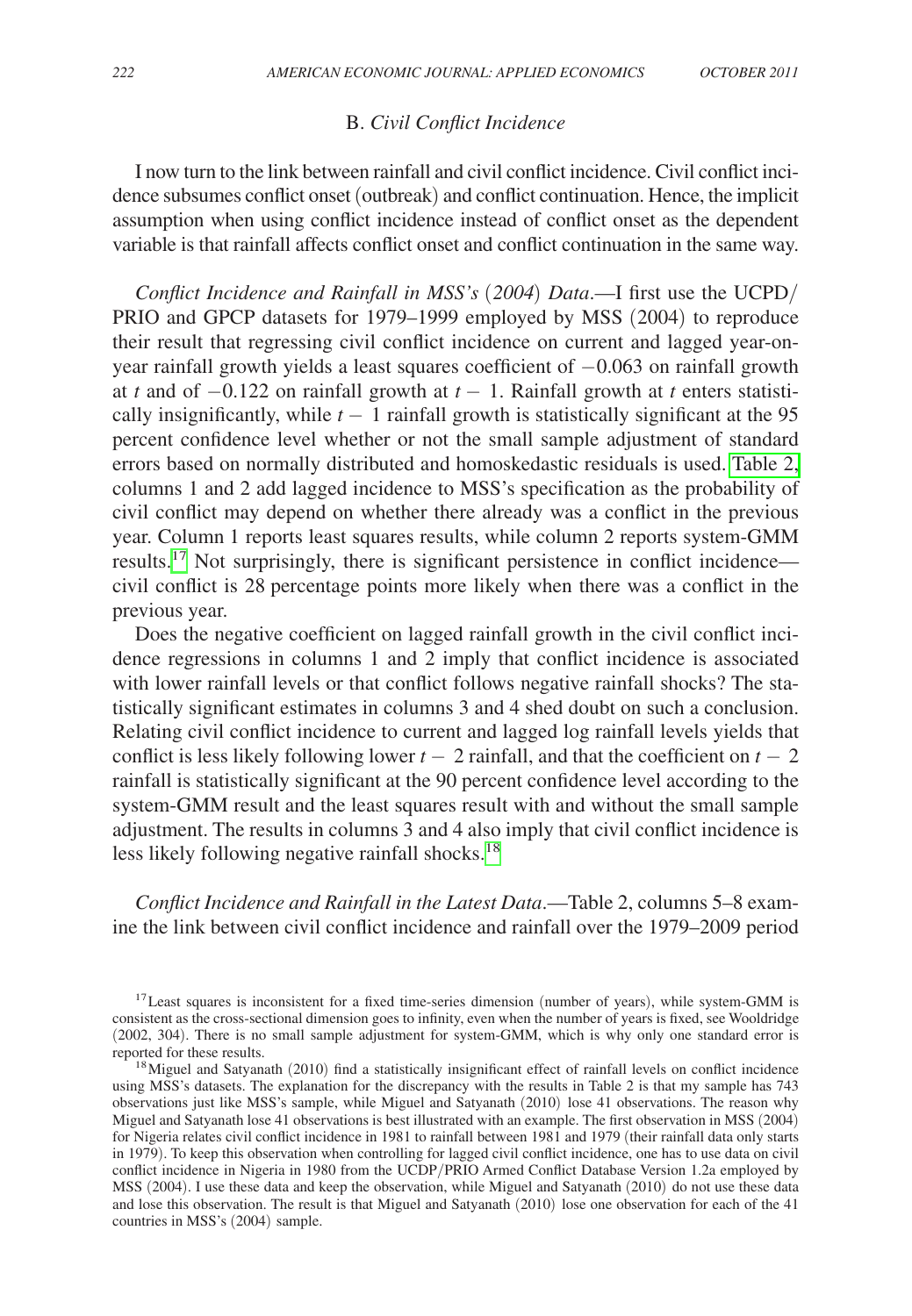<span id="page-8-0"></span>

|                          | MSS (2004) data, which are for 1979-1999 |                       |                                  | Latest data, which are for 1979-2009 |                                 |                       |                                  |                       |
|--------------------------|------------------------------------------|-----------------------|----------------------------------|--------------------------------------|---------------------------------|-----------------------|----------------------------------|-----------------------|
|                          | LS                                       | <b>GMM</b>            | LS                               | <b>GMM</b>                           | LS                              | <b>GMM</b>            | LS                               | <b>GMM</b>            |
|                          | (1)                                      | (2)                   | (3)                              | (4)                                  | (5)                             | (6)                   | (7)                              | (8)                   |
| Rainfall growth, t       | $-0.025$<br>(0.040)<br>[0.043]           | $-0.017$<br>(0.043)   |                                  |                                      | $-0.044$<br>(0.048)<br>[0.050]  | $-0.047$<br>(0.05)    |                                  |                       |
| Rainfall growth, $t - 1$ | $-0.129**$<br>(0.048)<br>[0.051]         | $-0.123**$<br>(0.049) |                                  |                                      | $-0.04$<br>(0.034)<br>[0.036]   | $-0.045$<br>(0.038)   |                                  |                       |
| Log rainfall, $t$        |                                          |                       | $-0.053$<br>(0.060)<br>[0.065]   | $-0.033$<br>(0.063)                  |                                 |                       | 0.04<br>(0.067)<br>[0.071]       | 0.039<br>(0.07)       |
| Log rainfall, $t - 1$    |                                          |                       | $-0.102$<br>(0.069)<br>[0.074]   | $-0.094$<br>(0.066)                  |                                 |                       | 0.059<br>(0.048)<br>[0.051]      | 0.061<br>(0.05)       |
| Log rainfall, $t - 2$    |                                          |                       | $0.128*$<br>(0.067)<br>[0.072]   | $0.125*$<br>(0.064)                  |                                 |                       | 0.076<br>$(0.044)*$<br>[0.046]   | $0.084*$<br>(0.05)    |
| Lagged incidence         | $0.277***$<br>(0.077)<br>[0.083]         | $0.282***$<br>(0.077) | $0.274***$<br>(0.078)<br>[0.084] | $0.280***$<br>(0.078)                | $0.369***$<br>(0.057)<br>[0.06] | $0.369***$<br>(0.057) | $0.367***$<br>(0.055)<br>[0.058] | $0.367***$<br>(0.055) |
| Country FE and trend     | Yes                                      | Yes                   | Yes                              | Yes                                  | Yes                             | Yes                   | Yes                              | Yes                   |
| <b>Observations</b>      | 743                                      | 743                   | 743                              | 743                                  | 1,179                           | 1,179                 | 1,179                            | 1,179                 |

Table 2—Rainfall and Civil Conflict Incidence

*Notes:* The dependent variable is an indicator variable capturing civil conflict incidence (see page 219). The method of estimation is least squares or system-GMM. Standard errors in parentheses are robust for arbitrary heteroskedasticity and clustered at the country level. Standard errors in square brackets also apply the STATA small sample adjustment (see page 219). When the asterisks are next to the least squares point estimate, the confidence level applies no matter which of the two standard errors is employed. When the asterisks are next to the standard error, the confidence level applies to that standard error only.

*\*\*\**Significant at the 1 percent level.

*\*\**Significant at the 5 percent level.

 *\**Significant at the 10 percent level.

using the UCDP/PRIO Armed Conflict Database Version 4-2010 and the GPCP Combined Precipitation Dataset Version 2.1. Columns 5 and 6 show that in these data there is no statistically significant link between civil conflict incidence on the one hand and current and lagged year-on-year rainfall growth on the other. Moreover, the latest data do not support the hypothesis that civil conflict incidence follows lower rainfall levels or negative rainfall shocks. If anything, the statistically significant coefficients in columns 7 and 8 point in the opposite direction. But these coefficients turn insignificant when I consider the 1979–2008 period (to avoid employing the rainfall data for 2009, which is based on January to September rainfall only); when I follow Jensen and Gleditsch (2009) and focus on civil conflict on countries' own territory; or when I control for shocks to the probability of civil conflict onset that are common to all sub-Saharan African countries.[19](#page-8-1) The data continue to reject the

<span id="page-8-1"></span><sup>19</sup>See online Appendix Table II.A.4, panel A, columns 8–10; online Appendix Table I.A.3, panel B, columns 8–10; and online Appendix Table I.C.3, panel A, columns 8–10.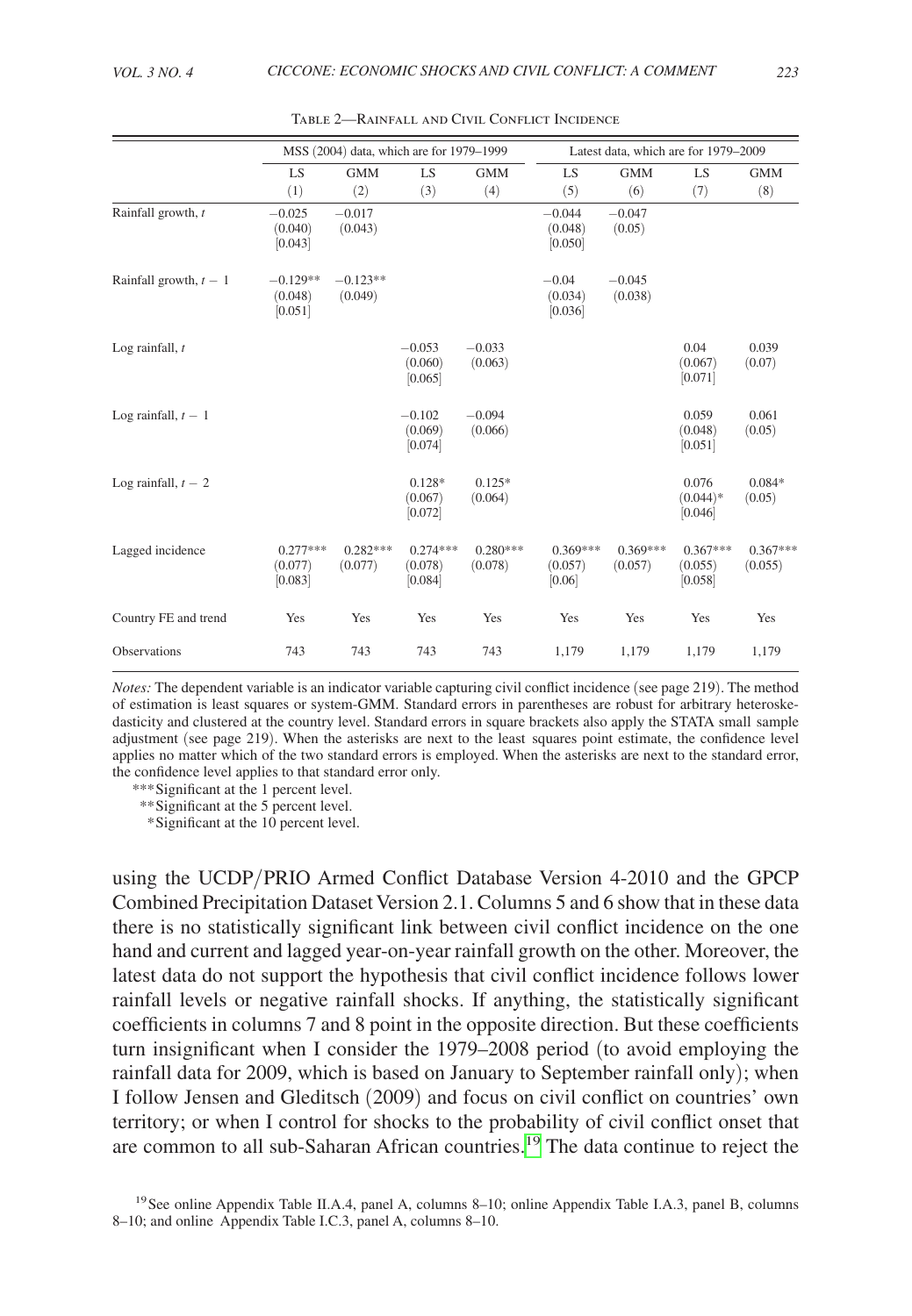<span id="page-9-0"></span>hypothesis that conflict incidence follows lower rainfall levels or negative rainfall shocks when I control for shocks to the probability of civil conflict that are common to all sub-Saharan African countries,<sup>[20](#page-9-1)</sup> and when I focus on the 1979–2008 period.<sup>[21](#page-9-2)</sup> This continues to be the case when I also account for temperature.<sup>[22](#page-9-3)</sup>

## **II. Civil War and Rainfall in the Latest Data**

UCPD/PRIO defines civil war as a civil conflict with more than 1,000 annual battle-related casualties (UCDP/PRIO Armed Conflict Dataset Codebook 2010).<sup>[23](#page-9-4)</sup> [Table 3](#page-10-0) examines the link between rainfall and civil war onset and incidence using the 1979–2009 data from the UCDP/PRIO Armed Conflict Database Version 4-2010 and the GPCP Combined Precipitation Dataset Version 2.1. Results should be interpreted with caution, however, as the 1,000 casualties threshold is arbitrary and may be inappropriate for sub-Saharan Africa.<sup>[24](#page-9-5)</sup>

Column 1 shows that a least squares regression of war onset in year *t* on current and lagged rainfall growth yields a significantly negative coefficient on rainfall growth in *t*. The coefficient is significant at the 90 percent confidence level, no matter which standard error is used. The corresponding rainfall-level specification in column 4 shows that this result cannot be interpreted as civil war onset being more likely following low rainfall levels or negative rainfall shocks. According to the results in column 4, civil war onset is either unrelated to rainfall levels and shocks or significantly less likely following low rainfall levels and negative rainfall shocks in  $t - 1$ , depending on the standard error used. It is worth noting that the statistically significant coefficients in column 1 and 4 turn insignificant when I follow Jensen and Gleditsch (2009) and focus on civil wars on countries' own territory, or when I control for shocks to the probability of civil war onset that are common to all sub-Saharan African countries.<sup>[25](#page-9-6)</sup> The table also shows that there is no statistically significant link between rainfall levels or rainfall shocks and civil war incidence. These results continue to hold when I control for shocks to the probability of civil war that are common to all sub-Saharan African countries,<sup>26</sup> and when I focus on the 1979–2008 period and control for temperature.[27](#page-9-8)

<span id="page-9-1"></span>

<span id="page-9-3"></span><span id="page-9-2"></span>

<span id="page-9-4"></span>

<sup>&</sup>lt;sup>20</sup> See online Appendix Tables I.B.3 and I.C.3, panel A, columns 8–10.<br><sup>21</sup> See online Appendix Table II.A.2, II.B.2, and II.C.2, panel A, columns 8–10.<br><sup>22</sup> See online Appendix Table III.B for 1979–2008 and online Appen

<span id="page-9-6"></span><span id="page-9-5"></span>

<sup>&</sup>lt;sup>24</sup> Because there are many small countries, see MSS (2004), and Miguel, Satyanath, and Sergenti (2007).<br><sup>25</sup> See online Appendix Table I.A.4, panel B, columns 5–8 and online Appendix Table I.C.4, panel B, columns

<span id="page-9-7"></span><sup>&</sup>lt;sup>26</sup>See online Appendix Tables I.B.4 and I.C.4, panel B, columns 3–4 and Tables I.B.6 and I.C.6, panel A, col-

<span id="page-9-8"></span><sup>&</sup>lt;sup>27</sup>See online Appendix Tables II.A.3, II.B.3, and II.C.3, columns  $3-4$  and online Appendix Tables II.A.4, Table II.B.4, Table II.C.4, panel A, columns 8–10. The 1979–2008 results controlling for temperature are in online Appendix Tables III.A and III.B. When I use the 1981–2002 temperature data of Burke et al. (2009) there is some evidence that civil war is less likely following low rainfall levels and negative rainfall shocks, see online Appendix Tables III.C and III.D.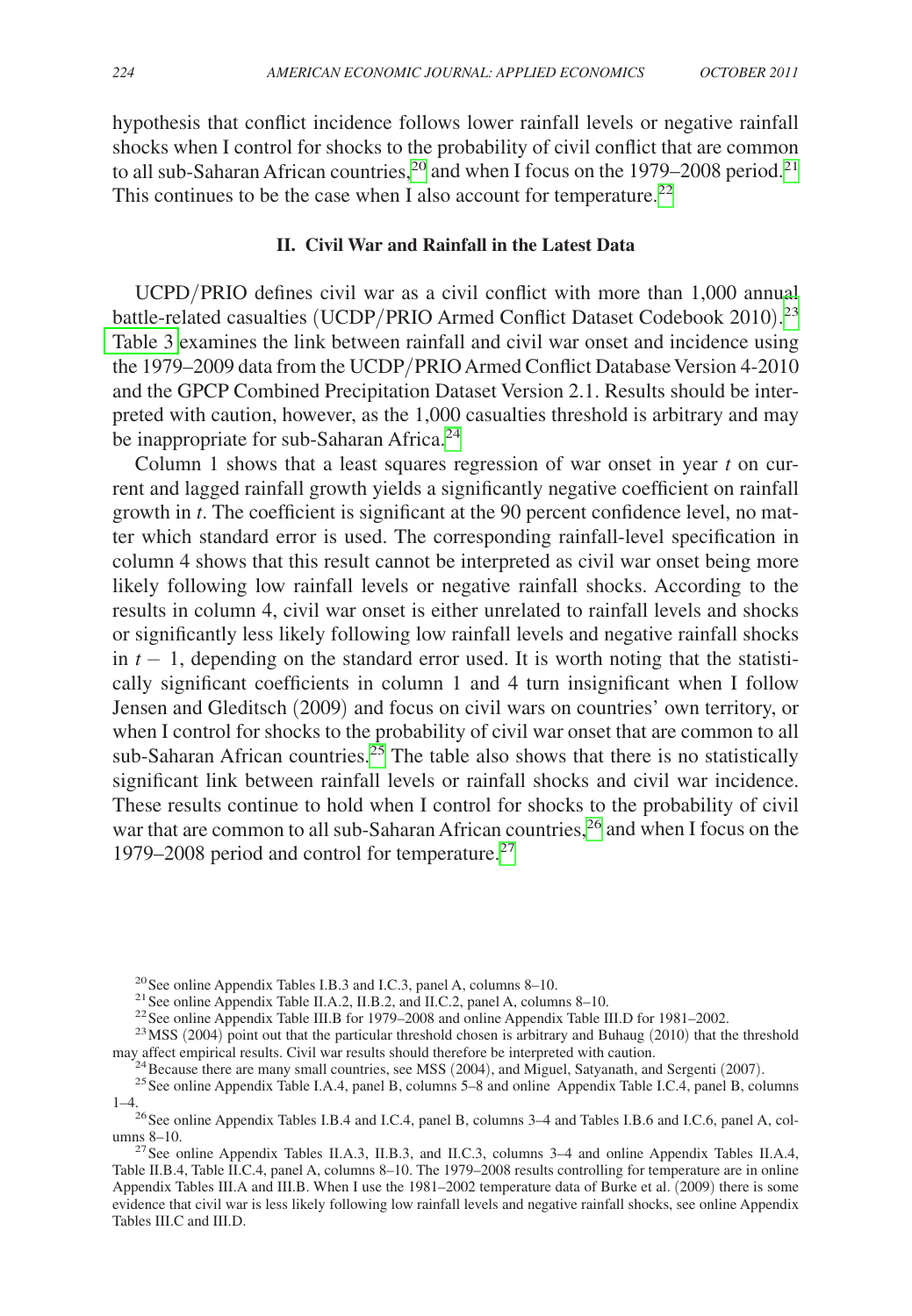<span id="page-10-0"></span>

|                          | Onset<br>LS<br>(1)              | Incidence<br>LS<br>(2)           | Incidence<br><b>GMM</b><br>(3) | Onset<br>LS<br>(4)             | Incidence<br>LS<br>(5)           | Incidence<br><b>GMM</b><br>(6) |
|--------------------------|---------------------------------|----------------------------------|--------------------------------|--------------------------------|----------------------------------|--------------------------------|
| Rainfall growth, t       | $-0.036*$<br>(0.019)<br>[0.020] | $-0.047$<br>(0.030)<br>[0.031]   | $-0.055$<br>(0.034)            |                                |                                  |                                |
| Rainfall growth, $t - 1$ | 0.004<br>(0.018)<br>[0.019]     | $-0.017$<br>(0.022)<br>[0.023]   | $-0.024$<br>(0.024)            |                                |                                  |                                |
| Log rainfall, $t$        |                                 |                                  |                                | $-0.029$<br>(0.03)<br>[0.032]  | $-0.039$<br>(0.045)<br>[0.047]   | $-0.048$<br>(0.053)            |
| Log rainfall, $t-1$      |                                 |                                  |                                | 0.051<br>$(0.03)*$<br>[0.032]  | 0.039<br>(0.032)<br>[0.034]      | 0.038<br>(0.032)               |
| Log rainfall, $t-2$      |                                 |                                  |                                | $-0.006$<br>(0.026)<br>[0.026] | 0.02<br>(0.035)<br>[0.036]       | 0.024<br>(0.04)                |
| Lagged incidence         |                                 | $0.415***$<br>(0.051)<br>[0.054] | $0.415***$<br>(0.051)          |                                | $0.416***$<br>(0.051)<br>[0.054] | $0.416***$<br>(0.051)          |
| Country FE and trend     | Yes                             | Yes                              | Yes                            | Yes                            | Yes                              | Yes                            |
| Observations             | 1,036                           | 1,179                            | 1,179                          | 1,036                          | 1,179                            | 1,179                          |

Table 3—Rainfall and Civil War Onset or Incidence 1979–2009

*Notes:* The dependent variable is an indicator variable capturing civil war onset or incidence (see page 219). The method of estimation is least squares or system-GMM. Standard errors in parentheses are robust for arbitrary heteroskedasticity and clustered at the country level. Standard errors in square brackets also apply the STATA small sample adjustment (see page 219). When the asterisks are next to the least squares point estimate, the confidence level applies no matter which of the two standard errors is employed. When the asterisks are next to the standard error, the confidence level applies to that standard error only.

*\*\*\**Significant at the 1 percent level.

*\*\**Significant at the 5 percent level.

 *\**Significant at the 10 percent level.

#### **III. Conclusion**

Two of the conclusions of MSS's (2004) study of civil conflict and rainfall in sub-Saharan Africa are that lower rainfall levels and adverse rainfall shocks increase conflict risk. These conclusions rest on their finding of a negative correlation between conflict in year t and year-on-year rainfall growth between  $t - 1$  and  $t - 2$ . I argue that such a negative correlation between conflict and lagged year-on-year rainfall growth may not reflect that civil conflict risk is higher following lower rainfall levels or adverse rainfall shocks. This concern turns out to be justified in MSS's data, as the negative correlation between civil conflict and year-on-year rainfall growth between  $t - 1$  and  $t - 2$  found by MSS is driven by a (counterintuitive) positive correlation between civil conflict and rainfall levels in year  $t - 2$ . If civil conflict was triggered by lower rainfall levels or negative rainfall shocks, the negative correlation found by MSS should have been due to a negative correlation between civil conflict in *t* and rainfall levels in  $t - 1$ .

The latest available datasets on rainfall and civil conflict in sub-Saharan Africa have been extended to 2009. In these data, there is no robust link between civil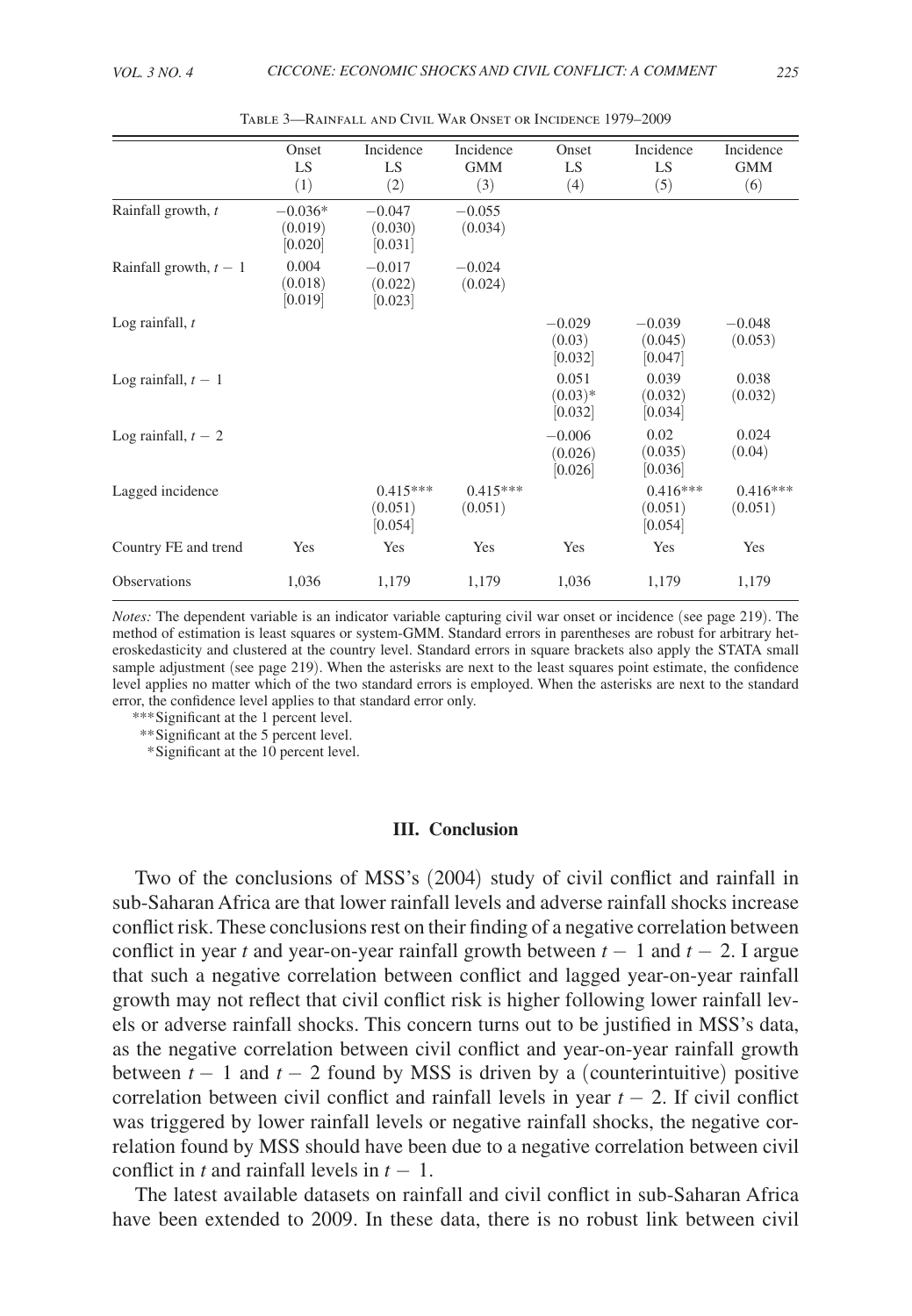<span id="page-11-0"></span>conflict and year-on-year rainfall growth or rainfall levels. This suggests that uncovering an effect of rainfall on civil conflict risk will require using more disaggregated data.

#### **REFERENCES**

- **Adler, Robert F., George J. Huffman, Alfred Chang, Ralph Ferraro, Ping-Ping Xie, John Janowiak, Bruno Rudolf, et al.** 2003. "The Version-2 Global Precipitation Climatology Project (GPCP) Monthly Precipitation Analysis (1979–Present)." *Journal of Hydrometeorology*, 4(6): 1147–67.
- **Brückner, Markus, and Antonio Ciccone.** 2010. "International Commodity Prices, Growth and the Outbreak of Civil War in Sub-Saharan Africa." *Economic Journal*, 120(544): 519–34.
- **Buhaug, Halvard.** 2010. "Climate Not to Blame for African Civil Wars." *Proceedings of the National Academy of Sciences of the USA*, 107(38): 16477–482.
- **Buhaug, Halvard, Håvard Hegre, and Håvard Strand.** 2010. "Sensitivity Analysis of Climate Variability and Civil War." Peace Research Institute Oslo (PRIO) Paper.
- **Burke, Marshall B., Edward Miguel, Shanker Satyanath, John A. Dykema, and David B. Lobell.** 2009. "Warming Increases the Risk of Civil War in Africa." *Proceedings of the National Academy of Sciences of the USA*, 106(49): 20670–74.
- **Cashin, Paul, Hong Liang, and C. John McDermott.** 2000. "How Persistent Are Shocks to World Commodity Prices?" *IMF Staff Papers*, 47(2): 177–217.
- **Chassang, Sylvain, and Gerard Padró i Miquel.** 2009. "Economic Shocks and Civil War." *Quarterly Journal of Political Science*, 4(3): 211–28.
	- **Ciccone, Antonio.** 2011a. "Estimating the Effect of Transitory Economics Shocks on Civil Conflict." [http://www.antoniociccone.eu/wp-content/uploads/2011/06/Transitory-Shocks-June-vs10-2011.](http://www.antoniociccone.eu/wp-content/uploads/2011/06/Transitory-Shocks-June-vs10-2011.pdf) [pdf.](http://www.antoniociccone.eu/wp-content/uploads/2011/06/Transitory-Shocks-June-vs10-2011.pdf)
- **Ciccone, Antonio.** 2011b. "Economic Shocks and Civil Conflict: A Comment: Dataset." *American Economic Journal: Applied Economics*. [http://www.aeaweb.org/articles.php?doi=10.1257/app.3.4.215.](http://www.aeaweb.org/articles.php?doi=10.1257/app.3.4.215)
- **Collier, Paul, and Anke Hoeffler.** 1998. "On Economic Causes of Civil War." *Oxford Economic Papers*, 50(4): 563–73.
- **Collier, Paul, and Anke Hoeffler.** 2004. "Greed and Grievance in Civil War." *Oxford Economic Papers*, 56(4): 563–95.
- **Collier, Paul, and Anke Hoeffler.** 2005. "Resource Rents, Governance, and Conflict." *Journal of Conflict Resolution*, 49(4): 625–33.
- **Collier, Paul, Anke Hoeffler, and Dominic Rohner.** 2009. "Beyond Greed and Grievance: Feasibility and Civil War." *Oxford Economic Papers*, 61(1): 1–27.
- **Fearon, James D., and David D. Laitin.** 2003. "Ethnicity, Insurgency, and Civil War." *American Political Science Review*, 97(1): 75–90.
- **Fisman, Raymond, and Edward Miguel.** 2009. *Economic Gangsters*. Princeton, NJ: Princeton University Press.
- **Gleditsch, Nils Petter, Peter Wallensteen, Mikael Eriksson, Margareta Sollenberg, and Håvard Strand.**  2002. "Armed Conflict 1946–2001: A New Dataset." *Journal of Peace Research*, 39(5): 615–37.
- **GPCP Combined Precipitation Dataset Version** 2.1. 2010.<http://precip.gsfc.nasa.gov/>(accessed September 2010).
- **Greene, William H.** 1990. *Econometric Analysis*. New York: Macmillan.
- **Hegre, Håvard, and Nicholas Sambanis.** 2006. "Sensitivity Analysis of Empirical Results on Civil War Onset." *Journal of Conflict Resolution*, 50(4): 508–35.
	- **Huffman, George J., and David T. Bolvin.** 2009. "GPCP Version 2.1 Combined Precipitation Data Set Documentation." Laboratory for Atmospheres, NASA Goddard Space Flight Center and Science Systems and Applications, Inc. [ftp://precip.gsfc.nasa.gov/pub/gpcp-v2.1/doc/V2.1\\_doc.pdf.](http://ftp://precip.gsfc.nasa.gov/pub/gpcp-v2.1/doc/V2.1_doc.pdf)
	- **Jensen, Peter Sandholt, and Kristian Skrede Gleditsch.** 2009. "Rain, Growth, and Civil War: The Importance of Location." *Defence and Peace Economics*, 20(5): 359–72.
	- **Miguel, Edward, and Shanker Satyanath.** 2010. "Understanding Transitory Rainfall Shocks, Economic Growth and Civil Conflict." National Bureau of Economic Research Working Paper 16461.
	- **Miguel, Edward, Shanker Satyanath, and Ernest Sergenti.** 2004. "Economic Shocks and Civil Conflict: An Instrumental Variables Approach." *Journal of Political Economy*, 112(41): 725–53.
	- **Miguel, Edward, Shanker Satyanath, and Ernest Sergenti.** 2004. "Economic Shocks and Civil Conflict: An Instrumental Variables Approach: Dataset." *Journal of Political Economy*. [http://elsa.](http://elsa.berkeley.edu/~emiguel/pdfs/mss_repdata.dta) [berkeley.edu/~emiguel/pdfs/mss\\_repdata.dta](http://elsa.berkeley.edu/~emiguel/pdfs/mss_repdata.dta) (accessed September 2008).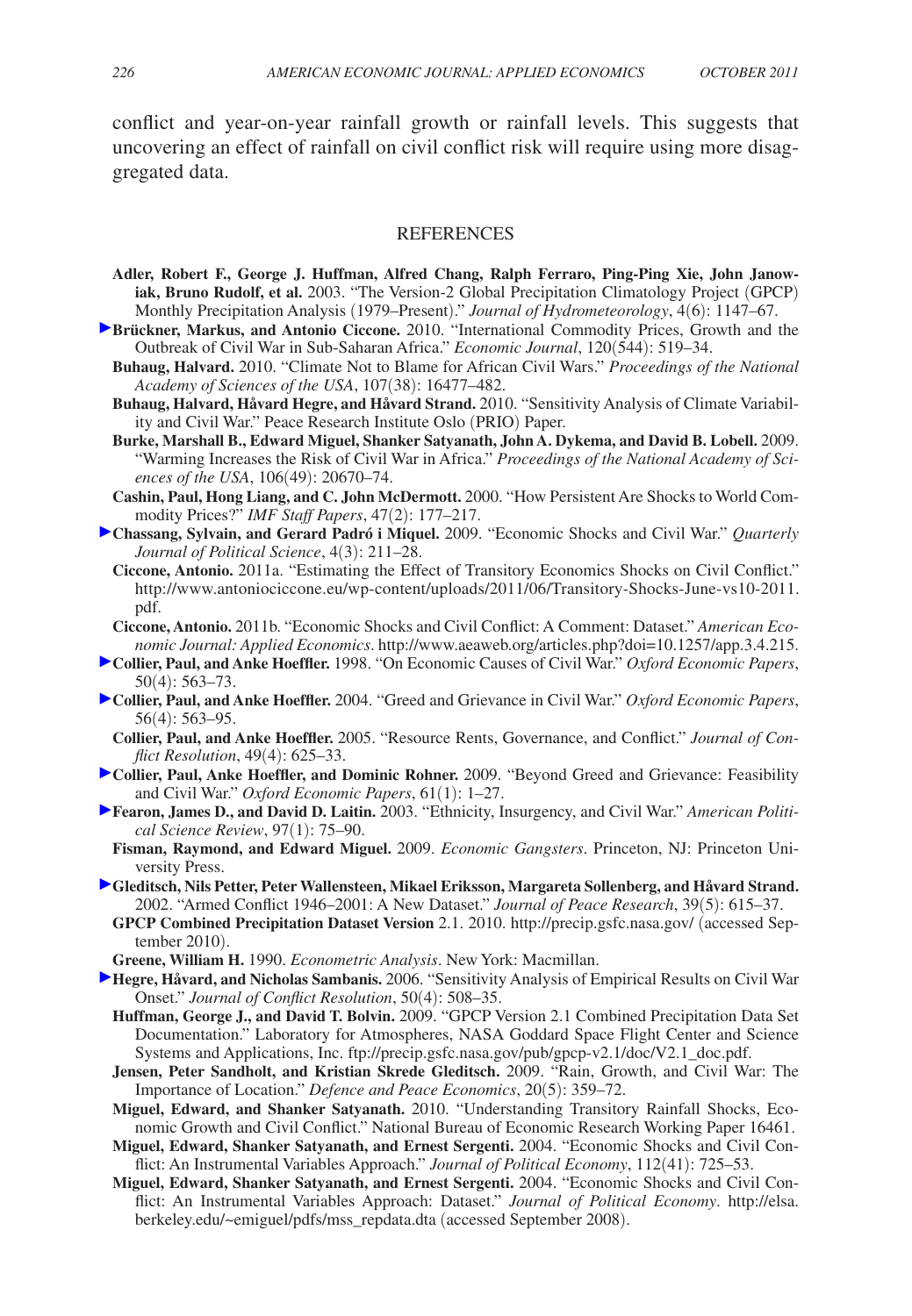- **Miguel, Edward, Shanker Satyanath, and Ernest Sergenti.** 2007. "Economic Shocks and Civil Conflict: An Instrumental Variables Approach." Dataset, February 2007 Update. [http://www.econ.](http://www.econ.berkeley.edu/~emiguel/pdfs/mss_manual_feb07.pdf) [berkeley.edu/~emiguel/pdfs/mss\\_manual\\_feb07.pdf.](http://www.econ.berkeley.edu/~emiguel/pdfs/mss_manual_feb07.pdf)
- **UCDP/PRIO Armed Conflict Dataset Version** 1.2a. 2001. [http://www.prio.no/CSCW/Datasets/](http://www.prio.no/CSCW/Datasets/Armed-Conflict/UCDP-PRIO/Old-Versions/1-2a/) [Armed-Conflict/UCDP-PRIO/Old-Versions/1-2a/](http://www.prio.no/CSCW/Datasets/Armed-Conflict/UCDP-PRIO/Old-Versions/1-2a/) (accessed September 2010).
- **UCDP/PRIO Armed Conflict Dataset Version** 4-2010. 2010. [http://www.pcr.uu.se/digitalAssets/](http://www.pcr.uu.se/digitalAssets/55/55030_UCDP_PRIO_ArmedConflictDataset_V4_2010.xls) [55/55030\\_UCDP\\_PRIO\\_ArmedConflictDataset\\_V4\\_2010.xls](http://www.pcr.uu.se/digitalAssets/55/55030_UCDP_PRIO_ArmedConflictDataset_V4_2010.xls) (accessed January 2011).
- **UCDP/PRIO Armed Conflict Dataset Codebook, Version 4-2010.** 2010. [http://www.pcr.uu.se/](http://www.pcr.uu.se/digitalAssets/19/19230_Codebook_UCDP_PRIO_Armed_Conflict_Dataset_v4_2010.pdf) [digitalAssets/19/19230\\_Codebook\\_UCDP\\_PRIO\\_Armed\\_Conflict\\_Dataset\\_v4\\_2010.pdf](http://www.pcr.uu.se/digitalAssets/19/19230_Codebook_UCDP_PRIO_Armed_Conflict_Dataset_v4_2010.pdf).
- **UCDP/PRIO Armed Conflict Dataset, Version 4-2010.** Version History and Known Errata. 2010. [http://](http://www.pcr.uu.se/digitalAssets/19/19232_Version_history_v4-2010.pdf) [www.pcr.uu.se/digitalAssets/19/19232\\_Version\\_history\\_v4-2010.pdf.](http://www.pcr.uu.se/digitalAssets/19/19232_Version_history_v4-2010.pdf)
- **Wooldridge, Jeffrey M.** 2002. *Econometric Analysis of Cross Section and Panel Data*. Cambridge, MA: MIT Press.